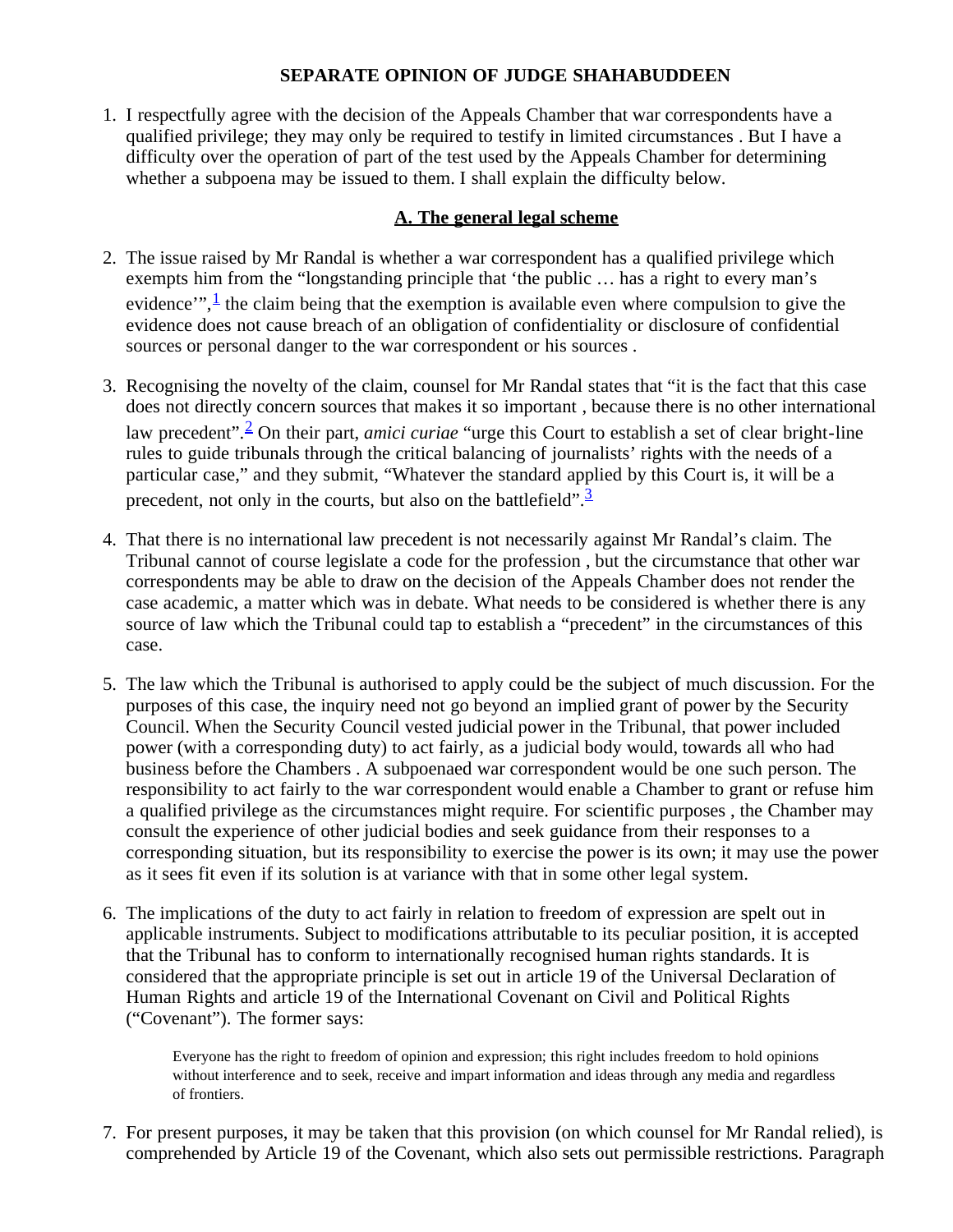2 of the Covenant provides that "(e (veryone shall have the right to freedom of expression", and the next paragraph then says:

3. The exercise of the rights provided for in paragraph 2 of this Article carries with it special duties and responsibilities. It may therefore be subject to certain restrictions, but these shall only be such as are provided by law and are necessary :

(a) For respect of the rights or reputations of others;

(b) For the protection of national security or of public order (*ordre public* ), or of public health or morals.

- 8. The Covenant was not constructed with the International Tribunal in view. So far as the Tribunal is concerned, there is no "law" providing for restrictions under article 19(3). But, given that it is acknowledged that the principles of the Covenant apply in relation to the Tribunal,  $\frac{4}{3}$  $\frac{4}{3}$  $\frac{4}{3}$  those principles have to be construed to mean that the right to freedom of expression is subject to restrictions on the exercise of it which result from the responsibilities and functions of the Tribunal. This opinion will proceed on the basis that the protection of the public interests which justifies those restrictions includes the protection of the essential elements of the administration of justice;  $\frac{5}{5}$  the matter is so understood generally.
- 9. If a restriction is judged "necessary", no balancing of interests is thereafter required. The balance is made by the provision; the task of the courts<sup>[6](#page-6-5)</sup> is to say whether the particular restriction of freedom of expression is "necessary " on any of the permitted grounds. If the restriction is necessary, the restriction prevails – the testimony is compelled<sup> $2$ </sup>; if the restriction is not necessary, freedom of expression prevails – the testimony is not compelled. But it seems to me that there is a preliminary stage at which some balancing of competing interests has inescapably to be made in the process of determining whether a restriction of freedom of expression is "necessary" for the protection of a public interest.
- 10. Courts are entrusted by their communities with the task of balancing one public interest against another.<sup>[8](#page-7-0)</sup> Consequently, where, as could be, the public interest in the free flow of information,  $\frac{9}{2}$  $\frac{9}{2}$  $\frac{9}{2}$ which underlies freedom of expression, is in conflict with the public interest in the giving of needed evidence for the administration of justice, the courts must weigh one public interest against the other.
- 11. On what criterion do the courts set about that task? In my view, the criterion lies in this question: is the harm resulting from the withholding of the evidence to the public interest in the administration of justice greater than the harm resulting from the giving of the evidence to the public interest in the free flow of information which underlies freedom of expression? It may be objected that there is a deceptive appearance of mathematical precision in the criterion, and, further, that the criterion involves the making of subjective judgements; but courts are competent to employ principles of this kind and, in the circumstances of this case, they have the responsibility to do so.
- 12. A certain consequence needs however to be confronted. Although words may be used to obscure the point, the exercise of freedom of expression could be at some cost to the administration of justice, or vice versa, and yet that cost could be acceptable to society if, in the particular circumstances, it is outweighed by the importance of freedom of expression or the administration of justice, as the case may be.<sup>10</sup> Where, as in this case, the level of acceptability of the social cost has not been fixed by legislation, it has to be established by the courts.
- 13. As indicated above, the courts do this by recourse to the idea of what measure of restriction of the exercise of the right to freedom of expression is "necessary " for the protection of a stipulated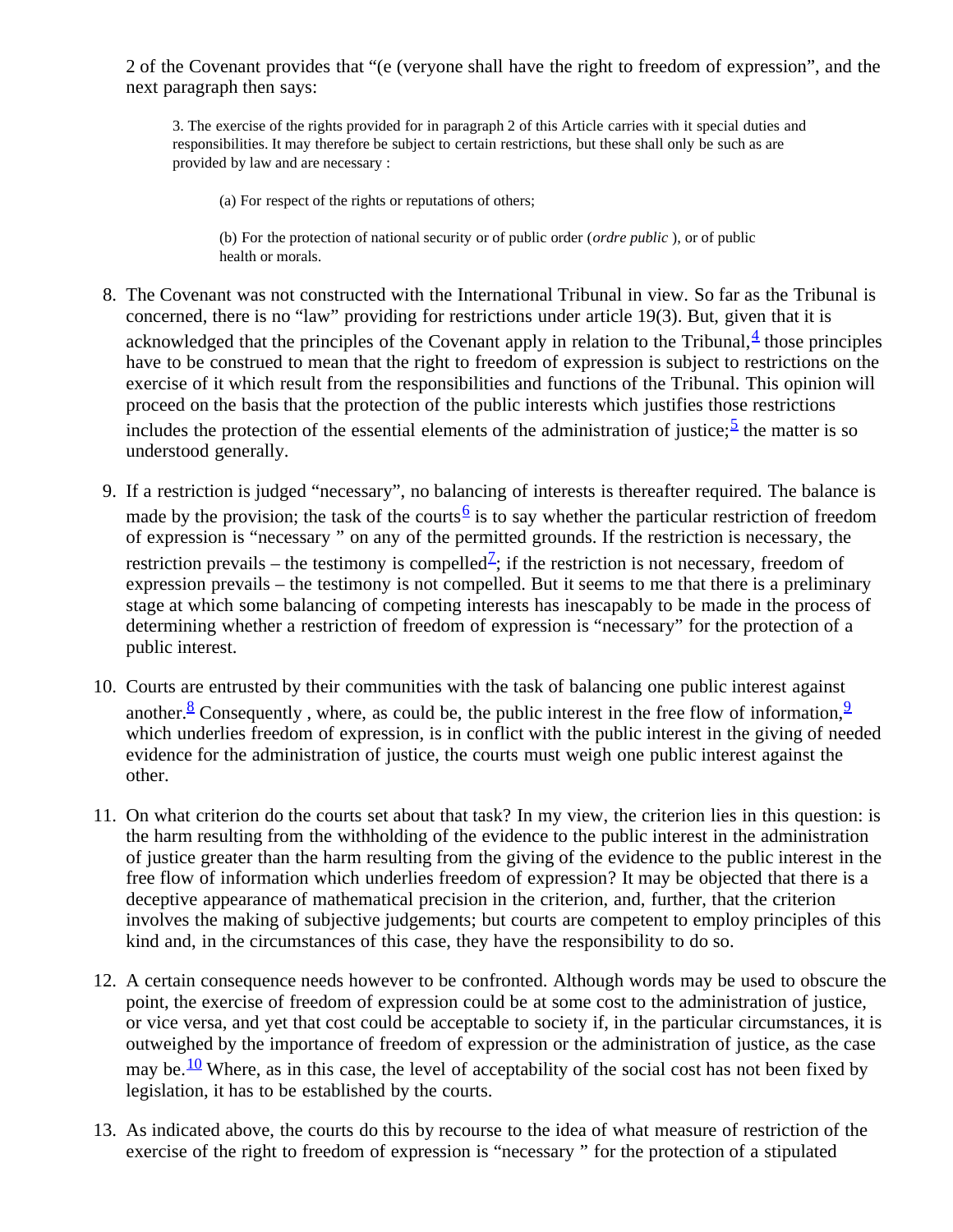public interest. In search of a meaning to be given to that term, it is helpful to turn to the jurisprudence of the European Court of Human Rights relating to the provisions of article 10(2) of the European Convention for the Protection of Human Rights and Fundamental Freedoms. That jurisprudence shows that the word "necessary" connotes a "pressing social need".  $\frac{11}{11}$  Not only must a restriction of the exercise of the right to freedom of expression be supported by a pressing social need, but the "exceptions … must be narrowly interpreted and the necessity for any restrictions must be convincingly established".  $\frac{12}{1}$  $\frac{12}{1}$  $\frac{12}{1}$ 

- 14. There is much in this scheme that would suggest an answer in favour of Mr Randal . Yet, one could see how the Trial Chamber came to the view that his claim to a qualified privilege was not made out. The information furnished by the informant (including his identity) was published to the world, and it is reasonable to infer that the informant knew that it would be so published. The substantial purpose for which the evidence was required was to establish the accuracy of the statements attributed to the informant in the published information. It is understandable that the Trial Chamber found it difficult to appreciate how, in those circumstances, a requirement to testify would disproportionately disturb the exercise of the right to freedom of expression.
- 15. Further, though there are exceptions (particularly in some instances in the United States of America), the general tendency of domestic jurisprudence does not recognise such a privilege on the part of journalists where, as here, a requirement to testify will not cause a breach of confidentiality or expose the journalist or his sources to personal danger. That accords with the major principle that "evidentiary privileges are generally disfavoured in the law",  $\frac{13}{12}$  and that, that being so, the courts will apply a "presumption against the existence of an asserted testimonial privilege".  $\frac{14}{1}$  $\frac{14}{1}$  $\frac{14}{1}$
- 16. It is true that the press plays an important role in bringing to light serious violations of international humanitarian law in combat zones; that will suggest that, in the public interest in the free flow of information, the journalist be exempted from the duty to testify. However, it is also the case that a domestic court is aided by the full apparatus of detection and enforcement of the state. By contrast, the Tribunal is not; in consequence, it may be more dependent than a domestic court on the evidence of journalists to establish the truth in any particular case. That will suggest that, in the public interest in the administration of justice , the journalist be required to testify before the Tribunal.
- 17. However, except for an occasional case,  $\frac{15}{2}$  national jurisdictions have not considered the special situation of war correspondents . The reasons given by the Appeals Chamber (into which I would not go into detail ) persuade me, on balance, that the exercise of the right to freedom of expression will be restricted in such cases. I put it that way because, if compelling testimony will not cause any restriction of the exercise of the right to freedom of expression , *ex hypothesi* the question will not arise whether there is pressing social need for a restriction; that question will only arise where compelling testimony will cause such a restriction**.** But compelling a war correspondent to testify will cause a restriction of the exercise of the right to freedom of expression; that being so, he will not be compelled to testify unless there is pressing social need for his evidence. And so I turn to a consideration of the test for determining whether there is pressing social need in this case.

## **B. Whether there was pressing social need for the evidence**

18. The Appeals Chamber has adopted a two-pronged test for determining whether a Trial Chamber may issue a subpoena to a war correspondent. Both prongs must be satisfied before a war correspondent can be deprived of the benefit of his qualified privilege. As set out in paragraph 50 of the decision, the first prong is that " the petitioning party must demonstrate that the evidence sought is of direct and important value in determining a core issue in the case".  $\frac{16}{16}$  $\frac{16}{16}$  $\frac{16}{16}$  The Appeals Chamber considers that this test was not met by the Trial Chamber when it referred to the proposed evidence of Mr Randal as "pertinent". In addition, Mr Randal criticised the Trial Chamber's decision for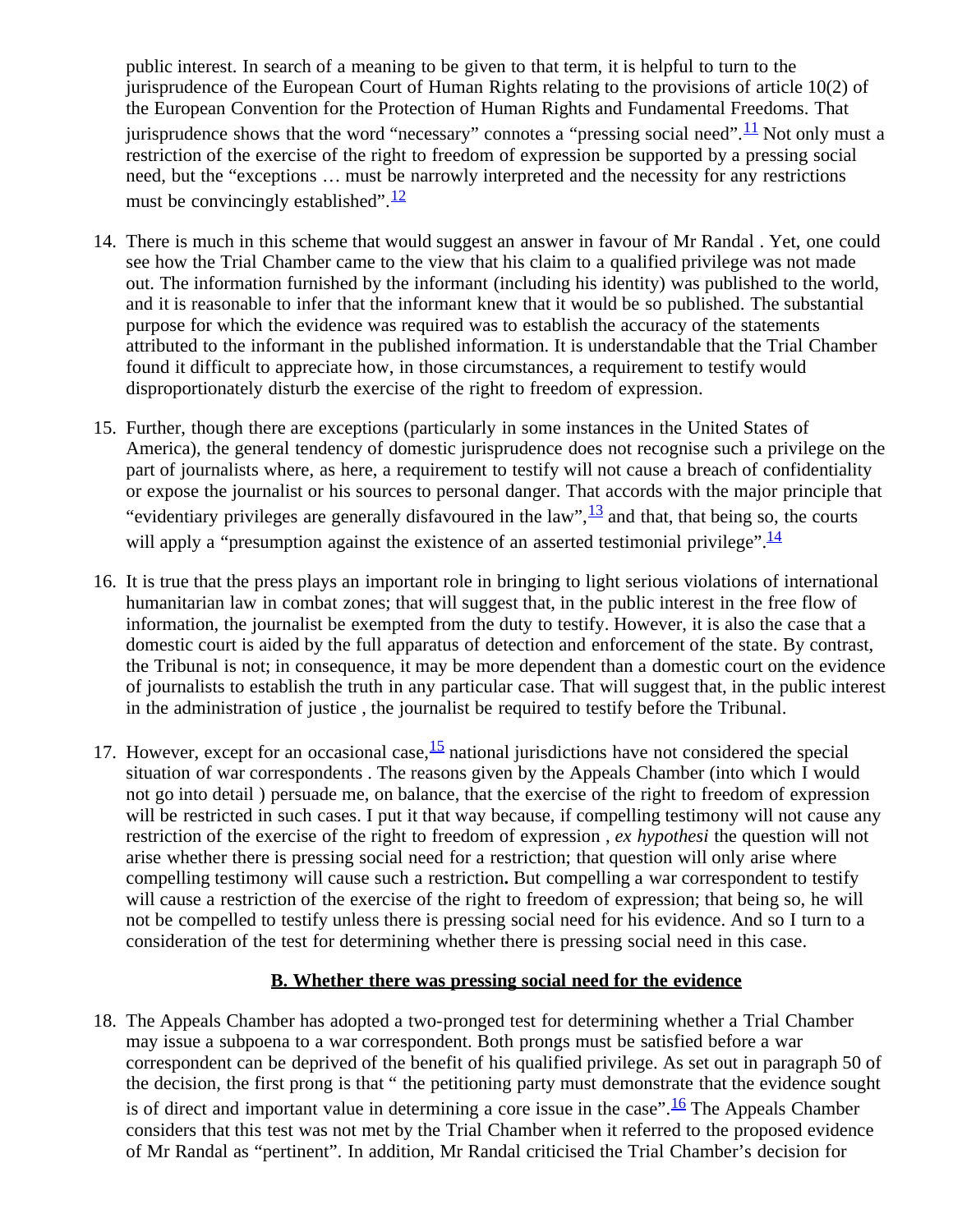referring to the evidence as "useful". I have difficulty with these views.

- 19. It is recognised that some limitation is called for by the requirement that there should be a pressing social need for any restriction of the exercise of the right to freedom of expression resulting from compulsion to testify. A test of relevance cannot supply such a limitation, since it applies to all evidence. If relevance is what the Trial Chamber meant by its use of the words "pertinent" or "useful", it was in error; but I do not think that that was meant. The other extreme entails risks of prejudgement. By this I mean that a Trial Chamber has to be watchful of criticism of prejudgement of the weight of the evidence, more especially as it sits as a trier of fact. The point is illustrated by the course of judicial thinking in one jurisdiction.
- 20. *Attorney-General v. Mulholland*<sup>17</sup> concerned a claim by journalists to non-disclosure of their sources. Lord Denning , M.R., considered that, where there was an element of confidentiality, a judge would not direct witnesses "to answer unless not only it is relevant but also it is a proper and, indeed, necessary question in the course of justice to be put and answered". So a test of necessity was put forward. However, in the same case, after holding that "the question has to be relevant to be admissible at all," Donovan, L.J., held that "it ought to be one the answer to which will serve a useful purpose in relation to the proceedings in hand – I prefer that expression to the term 'necessary' ".[18](#page-7-10) That view had the support of Scarman, L.J., in *Senior v. Holdsworth, Ex parte Independent Television News, Ltd.*<sup>[19](#page-7-11)</sup> He said that "*Mulholland*'s case reveals how far the courts can go – no further, in my judgment, than Donovan L.J.'s gloss on the words of Lord Denning M.R."
- 21. Since these cases were decided, there has been forward movement in human rights legal thinking in the jurisdiction to which those cases belong, and so the cases may have lost some part of their value in relation to that particular subject;  $\frac{20}{20}$  $\frac{20}{20}$  $\frac{20}{20}$  but their general juridical substance remains. Though it is a matter of judgement – and the judgement here is fine - it is necessary to bear that consideration in mind in deciding how far a judge may properly go.
- 22. It was contended for Mr Randal that the applicable words were "necessary", or "essential", or "absolutely essential", or "crucial", or "critical", or "vital ". These, or similar words, have been used in some cases but, correctly, they have not been reproduced in the Appeals Chamber's decision. As the Appeals Chamber stated in paragraph 47 of its decision, "the test proposed by the Appellant … would amount to a virtually absolute privilege". They exceed the formula adopted by the Appeals Chamber. I apprehend that they involve an element of prejudgement of the weight of the proposed evidence. One appreciates that relevance is judged on an assumption that the evidence is true. The weight to be given to the evidence is another matter ; this, including its actual credibility, may depend on all the other evidence in the case – already given or still to be given**.** Not surprisingly it was said in one case, "Until the source of information Si.e., the proposed evidence in that caseC is disclosed, it cannot be known for certain how necessary it will prove to be. Although it may seem in advance to be very likely to be of the highest importance , it may in fact prove fruitless".  $\frac{21}{2}$  $\frac{21}{2}$  $\frac{21}{2}$
- 23. Therefore, the Presiding Judge of the Trial Chamber in this case is not to be criticised as he was on behalf of Mr Randal - for saying, "We may end up in a situation whereby we would have heard [Mr Randal] but come to the conclusion that for all intents and purposes, his evidence is not going to be of any importance to us".  $\frac{22}{2}$  The end of the process does not dictate the beginning. Nor was the Presiding Judge in error – as he was said to be - in saying, "I think that the evidence could throw a light on the possible frame of mind that the accused may have had in 1992, April to December. If that is not the case, obviously I'm going to throw this witness out".  $\frac{23}{7}$  The only thing that the Trial Chamber could properly regard at that preliminary stage for the purpose of determining whether Mr Randal was entitled to an exemption was whether his evidence *could* throw light on the frame of mind of the accused at the material time - not whether it *would* necessarily throw light on the frame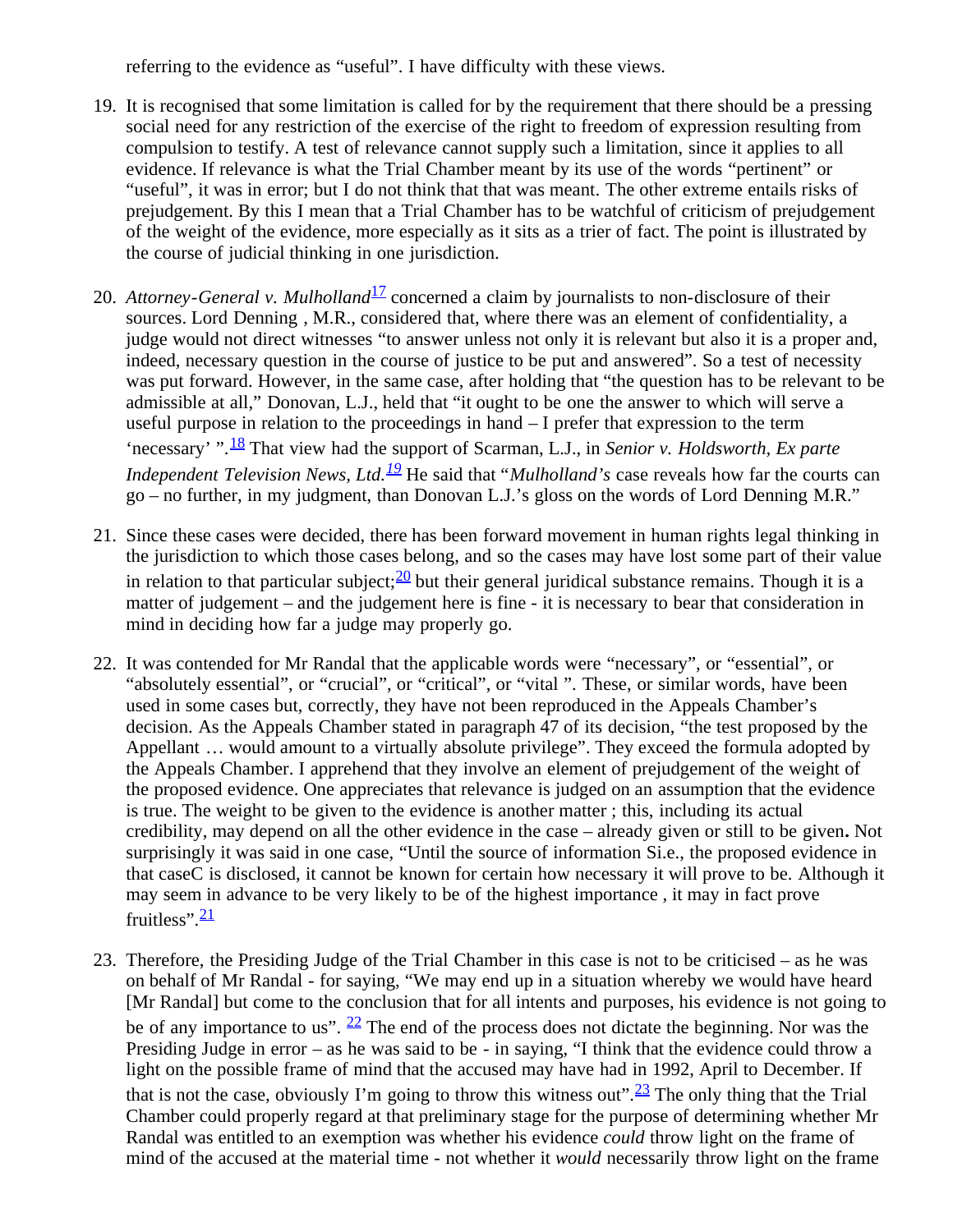of mind of the accused at the material time.

24. This was why the Presiding Judge said that the proposed evidence "may be useful  $\frac{24}{124}$  and that "whether it is essential or not is another matter".  $\frac{25}{1}$  Mr Randal has objected to the word "useful"; he prefers the word "necessary" or "essential " or some such stronger term. Speaking of the word "necessary" in the freedom of expression provisions in article 10(2) of the European Convention for the Protection of Human Rights and Fundamental Freedoms, the European Court of Human Rights said that –

… whilst the adjective "necessary" … is not synonymous with "indispensable", neither has it the flexibility of such expressions as "admissible", "ordinary", "useful", reasonable" or "desirable" and that it implies the existence of a "pressing social need".  $\frac{26}{3}$ 

- 25. But a fortress is not to be made of the dictum. The word "useful" could mean "advantageous, profitable"; $\frac{27}{2}$  though colloquial, it could also mean "highly creditable or efficient".  $\frac{28}{2}$  It is the context which will indicate the appropriate meaning. In selecting the appropriate meaning, account has to be taken of judicial propriety. Here, the question was not as to the need, for example, for some form of state control of a publication or some form of compulsory licensing of journalists. In such matters there is no judgement to be made as to the admissibility of proposed evidence in a criminal case and no risk of prejudgement of the weight of the proposed evidence; the restraint exerted by these factors would not operate. By contrast, in this case such a judgement had to be made and there was such a risk: the Presiding Judge could not use language which suggested that he was prejudging the weight of the proposed evidence.
- 26. The word "necessary" also occurs in article 19(3) of the International Covenant on Civil and Political Rights, but the context is whether a restriction of the exercise of the right to freedom of expression is "necessary" for the protection of a stipulated public interest. The question whether the restriction is "necessary" is not the same thing as the question whether the evidence is evidentially "necessary". The example usually given is that of a piece of evidence in a trivial case: the evidence may be very necessary – critically necessary - for the public interest in the administration of justice in the particular case, but that necessity may lead to a disproportionate restriction of the public interest in freedom of expression. Thus, the fact that the word "necessary" is used in those provisions of the Covenant is not justification for transposing the word to the juridical significance of the evidence in a case  $\frac{29}{2}$  $\frac{29}{2}$  $\frac{29}{2}$
- 27. Next, there is the word "pertinent". The Trial Chamber did not question the prosecution on its statement that "the quotes attributed by Randal to Brdanin go directly to *the heart of its case*";<sup>[30](#page-7-22)</sup> those words mean something more than mere relevance.  $\frac{31}{10}$  $\frac{31}{10}$  $\frac{31}{10}$  More cautiously, the Trial Chamber used the word "pertinent". But paragraph 47 of the decision of the Appeals Chamber says that the "word 'pertinent' is so general that it would not appear to grant war correspondents any more protection than that enjoyed by other witnesses".
- 28. The word "pertinent" can of course mean "an appendage", and clearly that would not provide any protection. But, as the dictionaries  $\frac{32}{2}$  show, "pertinent" can also mean "to the point", which is what I think it meant here . In my view, there was no difference in substance between "to the point", as "pertinent " could be understood, and "direct" in the test adopted by the Appeals Chamber. So regarded, the statements attributed by the article to the accused were "direct "; and they had important value in determining a core issue in the case, for, if true, they constituted an admission by the accused of his frame of mind in relation to some of the serious crimes charged – a point of capital significance which, as has been noticed above, the Trial Chamber had otherwise made. $\frac{33}{2}$  $\frac{33}{2}$  $\frac{33}{2}$
- 29. Mr Randal's evidence was intended to help to prove that the statements ascribed by the article to the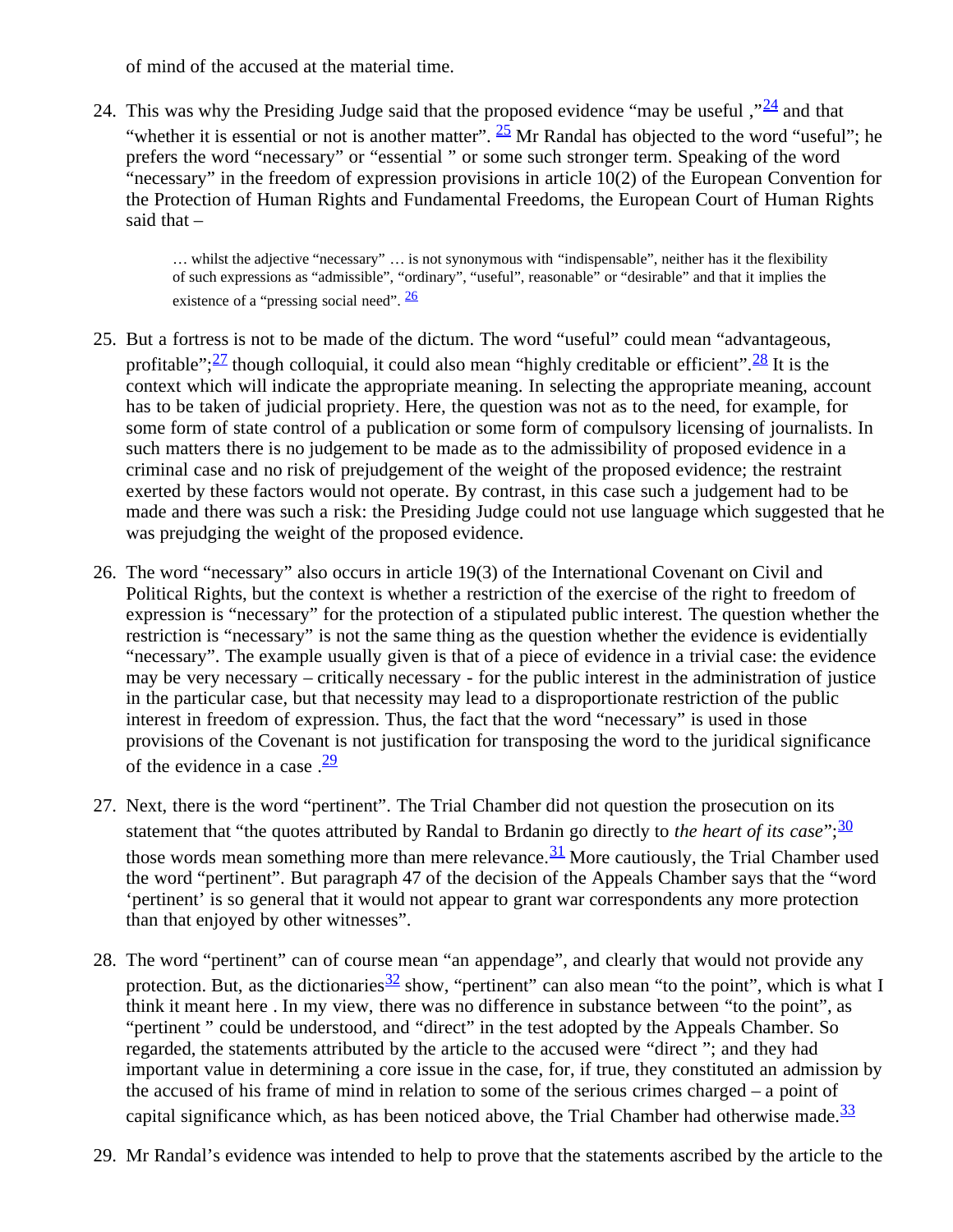accused were true. Hence, there being a public interest in the prosecution of crimes, any restriction of the exercise of the right to freedom of expression which resulted from compulsion to testify was attributable to a pressing social need for Mr Randal's evidence to be given in a serious criminal matter.

- 30. There is not of course a need to recite a particular formula; the test is one of substance. When the words "useful" and "pertinent" are regarded in context, and particularly in the light of what the Presiding Judge said about the capacity of the published article to prove the frame of mind of the accused in relation to some of the charges, it is reasonably clear that the Trial Chamber considered that the proposed evidence was "advantageous" and "to the point" in determining core issues in a serious criminal case; that satisfied the substance of the test now adopted by the Appeals Chamber.
- 31. Focusing on the use by the Trial Chamber of the word "pertinent", the Appeals Chamber stated in paragraph 47 of its decision that the "test of 'pertinence' applied by the Trial Chamber appears insufficient to protect the public interest in the work of war correspondents". That was the only word in the Trial Chamber's decision which the Appeals Chamber specifically queried. For the reasons given, I consider that the Trial Chamber did not err in its use of that word. But for what follows , the proposed evidence was compellable.

# **C. But another source of the evidence was reasonably available**

- 32. The second prong of the test adopted by the Appeals Chamber, as set out in paragraph 50 of its decision, requires an applicant for a subpoena against a war correspondent to "demonstrate that the evidence sought cannot reasonably be obtained elsewhere". That, with respect, is correct: if the evidence was reasonably available from other sources, this suggests that there was no pressing social need for the restriction of the exercise of freedom of expression resulting from compulsion to testify.  $\frac{34}{1}$  As the cases show, whether the evidence was reasonably available turns on the circumstances of the case; consequently , availability of the evidence from other sources is not always a bar. $\frac{35}{2}$  In this case, however. I think it was.
- 33. The issue whether it was necessary to exhaust other possible sources was raised by counsel for Mr Randal before the Trial Chamber, when he submitted that "the Court has to be satisfied that the particular evidence can't be obtained by any other means or by any other witness".  $\frac{36}{10}$  So what was in issue was the particular evidence expected of Mr Randal. The particular evidence expected of Mr Randal related to the accuracy of statements allegedly made by the accused in the course of an interview on a specified occasion. – that was the substantial issue before the Trial Chamber. The record shows that, apart from the accused and Mr Randal, a Mr "X" was present at the interview. Unlike Mr Randal , Mr "X" understood the language of the conversation; it was he who did the necessary interpretation. Consequently, in Mr "X" there was a reasonable alternative source for the evidence. True, Mr "X" was himself a war correspondent and so was also entitled to a qualified privilege. But, in respect of the evidence to be given, there was , on the present showing, no reasonable alternative source so far as he was concerned .
- 34. A war correspondent loses the benefit of his qualified privilege only if both prongs of the Appeals Chamber's test are satisfied by the party asking for the subpoena . In this case, the first prong was satisfied but not the second. I agree that Mr Randal's qualified privilege prevailed.

#### **D. Conclusion**

35. Privilege assumes that the evidence is relevant and therefore prima facie admissible ; notwithstanding its relevance, the evidence is excluded on the ground of privilege . If it is said, as the Appeals Chamber suggests in paragraph 54 of its decision , that Mr Randal could give no evidence as to the accuracy of the quotes, that goes to the relevance of his evidence, and not to the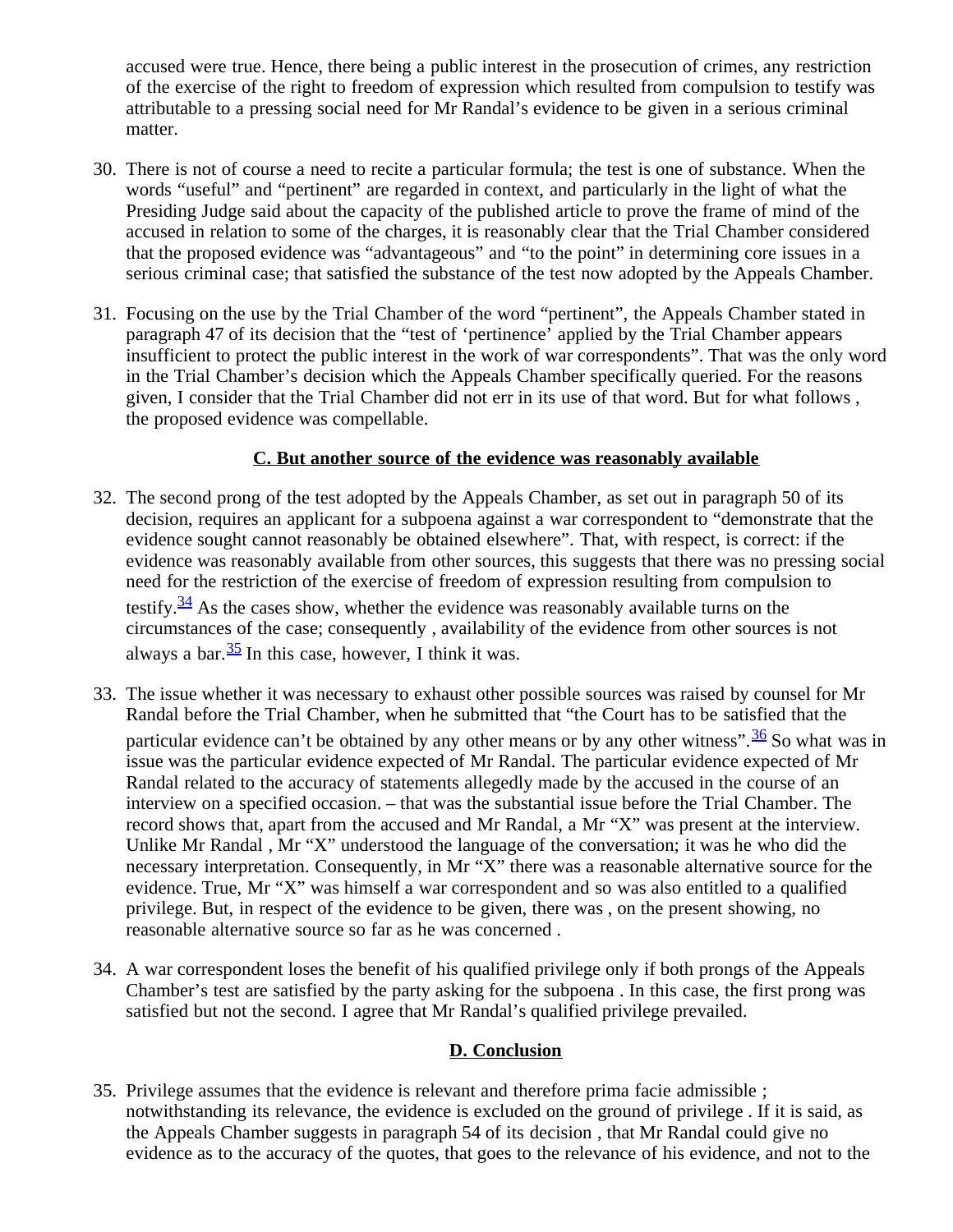question whether compelling his testimony breaches his qualified privilege. Evidence which is not relevant is excluded on the ground of irrelevance alone; no privilege needs to be asserted.

- 36. There is some doubt as to whether Mr Randal's evidence was relevant. He could give little evidence as to the accuracy of the quotes: he could only speak of the demeanour of the accused during the interview. There was a claim that his testimony was needed for the purpose of examining the context in which the accused spoke. The claim was not substantiated and was not pressed; as recalled in paragraph 7, footnote 10, of the decision of the Appeals Chamber, defence counsel, who made the claim, did not attend the hearing by the Appeals Chamber on 3 October 2002, although he was afforded an opportunity to do so. If Mr Randal's evidence was not relevant , the subpoena against him could be set aside on the ground of irrelevance alone  $\frac{37}{12}$  without reaching the question of privilege.
- 37. However, I am prepared to assume the relevance of Mr Randal's evidence, and thus the question of a qualified privilege would arise. He could only be deprived of the benefit of the privilege if there was pressing social need for his evidence ; I do not think there was. So far as the contextual aspects of the quotes were concerned, the proposed evidence was not of direct and important value in determining a core issue in the case: the substantial issue raised concerned the accuracy of the quotes. So far as the accuracy of the quotes was concerned, the proposed evidence , on the assumption that it was relevant, was of direct and important value in determining a core issue in the case, but there was a reasonable alternative source of the evidence . For these reasons, I respectfully agree with the decision of the Appeals Chamber to set aside the subpoena and allow the appeal.

Done in English and in French, the English text being authoritative

Mohamed Shahabuddeen

\_\_\_\_\_\_\_\_\_\_\_\_\_\_\_\_\_\_\_\_\_\_\_

Dated this 11th day of December 2002 At The Hague The Netherlands

<span id="page-6-0"></span><sup>1 -</sup> *Branzburg v. Hayes*, 408 U.S. 665 at 688 (1972).

<span id="page-6-1"></span><sup>2 -</sup> Mr Randal's Written Submissions, 3 July 2002, para. 42.

<sup>3 -</sup> Brief *amici curiae*, dated 16 August 2002, paras. 20 and 23, respectively.

<span id="page-6-3"></span><span id="page-6-2"></span><sup>4 -</sup> Paragraph 106 of the Secretary-General's Report (S/25704 of 3 May 1993) said that it "is axiomatic that the International Tribunal must fully respect internationally recognized standards regarding the rights of the accused at all stages of the proceedings. In the view of the Secretary-General, such internationally recognized standards are, in particular, contained in article 14 of the International Covenant on Civil and Political Rights". In the context in which the Secretary-General was speaking, his reference to the rights of the accused was understandable; it does not limit the applicability of the Covenant to other matters.

<span id="page-6-4"></span><sup>5 -</sup> There is argument about the scope of "public order (*ordre public*)". See Manfred Nowak, *U.N. Covenant on Civil and Political Rights*, CCPR Commentary (Strasbourg, 1993), pp. 355ff. There seems to be a basis for the view that the expression includes the essential structure of the administration of justice as part of the apparatus for maintaining public order (*ordre public*). See, generally, David Harris and Sarah Joseph, The *International Covenant on Civil and Political Rights and United Kingdom Law* (Oxford, 1995), p. 427; Dennis Lloyd, *Public Policy, A Comparative Study in English and French Law* (London, 1953), p. 24, stating that "the *Cour de Cassation* decided in 1843 that the competence of judicial tribunals was a matter of public order" (footnote omitted); and Philippe Pascanu, *La notion d'ordre public par rapport aux transformations du droit civil* (Paris, 1937), p. 198, stating: "La fonction et le rôle du juge sont d'ordre public, car ces deux points tiennent de l'organisation politique". 6 - *In re An Inquiry under the Company Securities (Insider Dealing) Act 1985* [1988] A.C. 660, Lloyd, L.J., at p. 682, and Lord Griffiths at p. 703. And *see Secretary of State for Defence v. Guardian Newspapers Ltd.* [1985] A.C. 339, H.L., Lord Roskill, concurring, at 369, and Lord Scarman, dissenting, at 362.

<span id="page-6-6"></span><span id="page-6-5"></span><sup>7 -</sup> There is a view that, even at this stage, the courts retain a discretion to refuse disclosure in exceptional cases, as where, "for instance, the crime was of a trivial nature or, at the other end of the scale, the journalist's life might be imperilled if he revealed his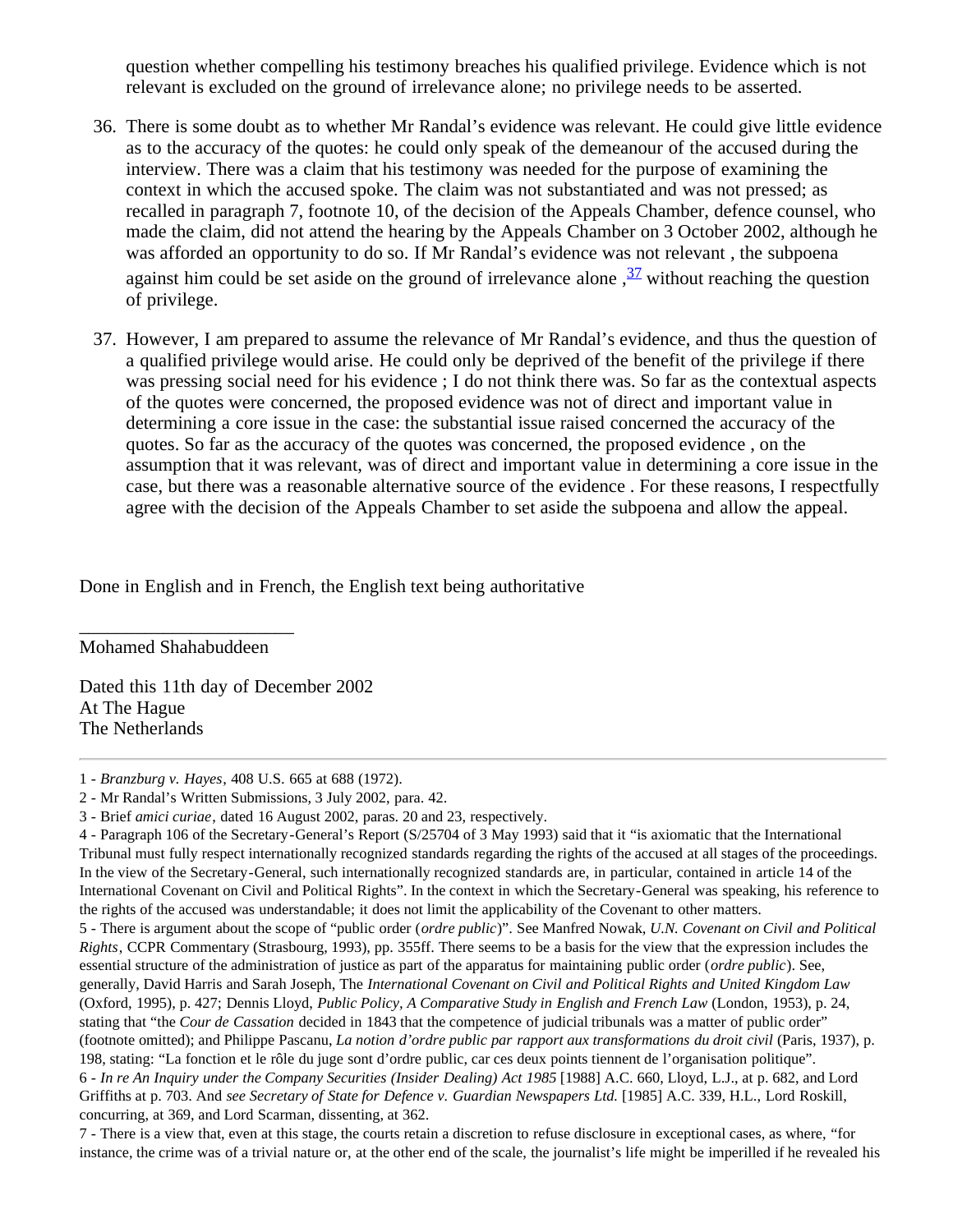source". See Lord Griffiths in *Re an Inquiry under the Company Securities (Insider Dealing) Act 1985*, [1988] A.C. 660, H.L., at 703. But I am not persuaded that that factor is not admissible in determining whether disclosure would be necessary for the protection of public order within the meaning of the formula being considered above. A non-common law reader would just look at the text of the international instrument and not expect it to be subject to variation by the courts outside of the instrument. Any discretionary power can and should be exercisable under the instrument.

<span id="page-7-0"></span>8 - *British Steel Corporation v. Granada Television Ltd*. [1981] A.C.1096, H.L. at 1170, per Lord Wilberforce, recalling Lord Denning's statement in *Attorney-General v. Mulholland* [1963] 2 Q.B. 477 at 489-490.

<span id="page-7-1"></span>9 - The idea that there is a "right to know" was criticised by Lord Wilberforce in *British Steel Corporation v. Granada Television Ltd.* [1981] A.C. 1096, H.L., at 1168. At p. 1174 he said: "There is a public interest in the free flow of information, the strength of which will vary from case to case".

<span id="page-7-2"></span>10 - See paragraph 35 of the decision of the Appeals Chamber referring to *Schoen v. Schoen*, 5 F. 3d 1289 at 1292 (1993), where the United States Court of Appeals for the Ninth Circuit stated "that society's interest in protecting the integrity of the newsgathering process, and in ensuring the free flow of information to the public, is an interest 'of sufficient social importance to justify some incidental sacrifice of sources of facts needed in the administration of justice'".

<span id="page-7-3"></span>11 - See *Handyside v. UK* (1979-80) 1 EHRR 737 at 748, para. 48, and *The Sunday Times v. UK* (1979-80) 2 EHRR 245 at 275, para. 59. The question was considered in paragraph 8 of Mrs Evatt's dissenting opinion in *Faurisson v. France*, decided by the Human Rights Committee in 1996, CCPR/C/58/D/550/1993 of 16 December 1996. The opinion considered that the "requirement of necessity implies an element of proportionality. The scope of the restriction imposed on freedom of expression must be proportional to the value which the restriction serves to protect. It must not exceed that needed to protect that value". In my opinion, "value" here refers to social value and is not synonymous with the juridical value of evidence in a case.

<span id="page-7-4"></span>12 - See *Association Ekin v. France*, Eur. Ct. of H.R., Judgment of 17 July 2001, para. 56.

<span id="page-7-5"></span>13 - *United States v. Smith*, 135 F. 3d 963 at 971 (1998).

<span id="page-7-6"></span>14 - *Branzburg v. Hayes*, 408 U.S. 665 at 686 (1972).

<span id="page-7-7"></span>15 - A claim by a war correspondent to privilege was denied in *United States of America v. Lindh*, 210 F. Supp. 2d 780 at 783 (2002).

<span id="page-7-8"></span>16 - See also para. 54 of the decision.

<span id="page-7-9"></span>17 - [1963] 1 All ER 767, CA, at 771C.

<span id="page-7-10"></span>18 - *Ibid*., p. 772.

<span id="page-7-11"></span>19 - [1976] Q.B.23, C.A., at 42.

<span id="page-7-12"></span>20 - In the submission of counsel for Mr Randal, earlier British cases were now "dead cases". Transcript, Trial Chamber, 10 May 2002, p. 5435. However, he said , "Of course Senior v. Holdsworth has survived from that era because it was a progressive decision …". *Ibid*., p. 5437.

<span id="page-7-13"></span>21 - In re An Inquiry under the Company Securities (Insider Dealing) Act 1985 [1988] A.C. 660 at 684, per Lloyd, L.J.

<span id="page-7-14"></span>22 - Transcript, Trial Chamber, 1 March 2002, p. 2533.

<span id="page-7-15"></span>23 - *Ibid*., p. 2535.

<span id="page-7-16"></span>24 - *Ibid*.

<span id="page-7-17"></span>25 - Transcript, Trial Chamber, 26 February 2002, p. 2289.

<span id="page-7-18"></span>26 - Eur. Court H.R., *The Sunday Times Case*, judgment of 26 April 1979, Series A no. 30, pp. 35-36, para. 59. And see *Compulsory Membership in an Association Prescribed by Law for the Practice of Journalism,* Inter-American Court of Human Rights, Series A, Judgments and Opinions No. 5, 13 November 1985, p. 109, para. 46, expressing the view that the European Court of Human Rights had concluded, in *The Sunday Times Case*, that "for a restriction to be 'necessary' it is not enough to show that it is 'useful', 'reasonable', or 'desirable'".

<span id="page-7-19"></span>27 - *Oxford English Dictionary*, 2nd ed., Vol. 19 (Oxford, 1989), p. 356.

<span id="page-7-20"></span>28 - *Concise Oxford Dictionary of Current English*, 8th ed. (Oxford, 1990), p. 1353.

<span id="page-7-21"></span>29 - In paragraph 31 of its decision, the Appeals Chamber referred to the fact that Rule 54 of the Rules of Procedure and Evidence of the Tribunal empowers a Trial Chamber to "issue a subpoena if it finds that doing so is 'necessary for the purposes of an investigation or for the preparation or conduct of the trial'". Notwithstanding that, the Appeals Chamber correctly did not find that the proposed evidence could only be compelled if it was "necessary".

<span id="page-7-22"></span>30 - Decision of the Trial Chamber, para. 32, emphasis added. See also, *ibid*., para. 17.

<span id="page-7-23"></span>31 - See *Garland v. Torre*, 259 F. 2d. 545 (1958), where similar words were used to distinguish the case from one involving relevance in the ordinary way.

<span id="page-7-24"></span>32 - See, for example, *The Concise Oxford Dictionary of Current English*, 8th ed. (Oxford, 1990), p. 890.

<span id="page-7-25"></span>33 - Transcript, Trial Chamber, 1 March 2002, p. 2535, where the Presiding Judge said, "I think that the evidence could throw a light on the possible frame of mind that the accused may have had in 1992, April to December".

<span id="page-7-27"></span><span id="page-7-26"></span>34 - See *Secretary of State for Defence v. Guardian Newspapers Ltd* [1985] A.C. 339, H.L., Lord Scarman, dissenting, at 367. 35 - Availability of the evidence from other sources could be a bar, as in *Baker v. F. & F. Investment,* 470 F. 2d 778 at 783 (1972), and *John and others v. Express Newspapers plc and others* [2000] 3 All ER 256, C.A., at 264, para. 27. But not necessarily so. See *Secretary of State for Defence v. Guardian Newspapers Ltd* (1985( A.C. 339, H.L., Lord Roskill, concurring, at 370, Lord Bridge of Harwich, concurring, at 373, and Lord Scarman, dissenting, at 367; and *In re an Inquiry under the Company Securities (Insider Dealing) Act 1985* [1988] A.C. 660, Lloyd, L.J., at p. 683.